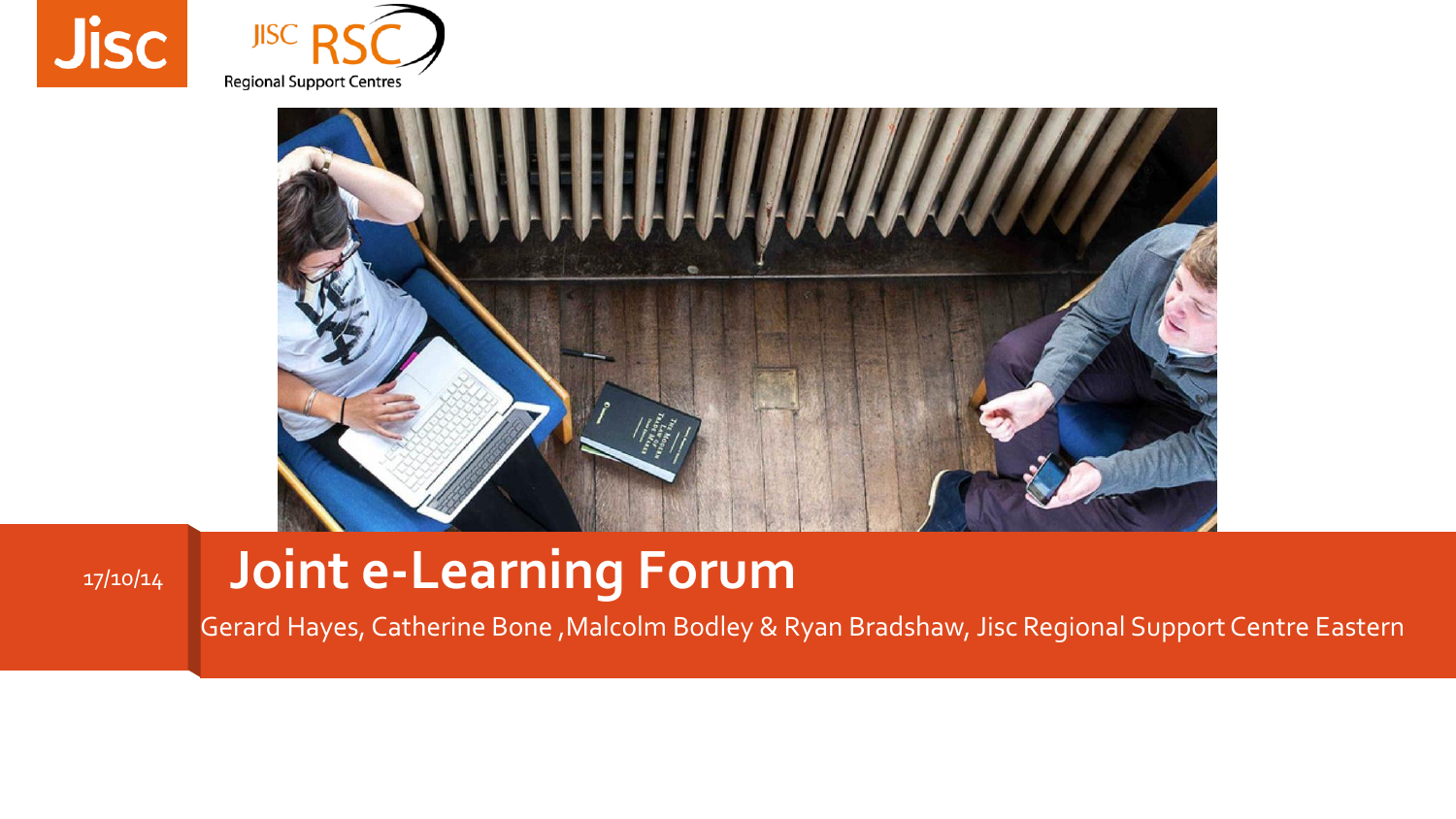

**Joint e-Learning Forum 17th October 2014**

### **RSC Eastern Moodle**



Joint e-Learning Forum 17th October 2014

**Wifi – open access**

#### **Around the region Padlet**



**Twitter #rsceforum1014** http://bit.ly/rsceforumc1014 http://bit.ly/rsceforum1014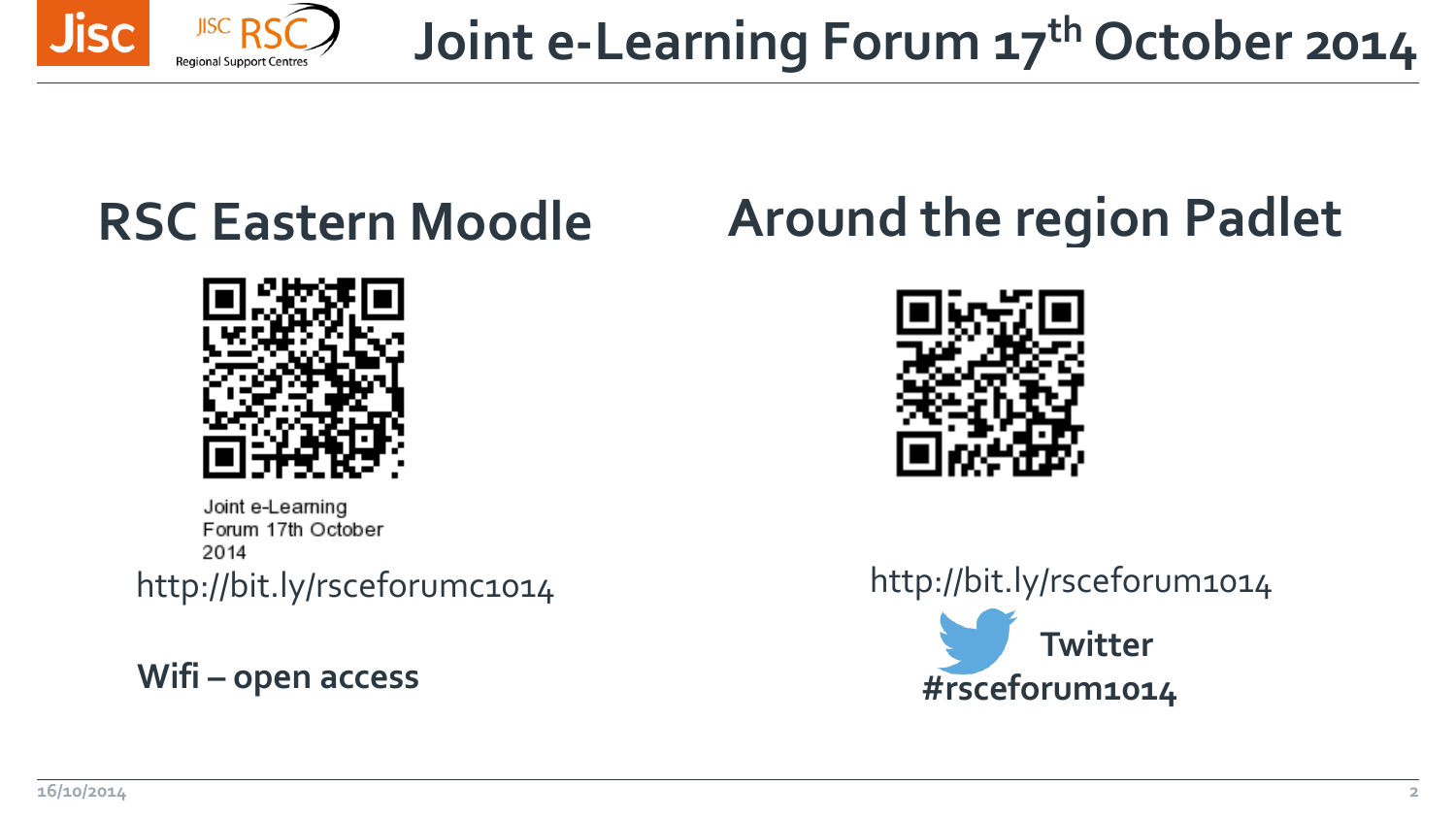

- 10:30 Welcome, introduction & news update
- » 10:45 Around the region
- » 11:45 Refreshment break
- » 12:00 Accelerating the Development of Expert Staff & Students
- $\lambda$  12:45 Lunch
- » 13:30 Flexible Curriculum Toolkit
- » 14:00 Delivering blended training
- » 14:20 Embedding study skills into the curriculum: From support to development
- » 15:00 Close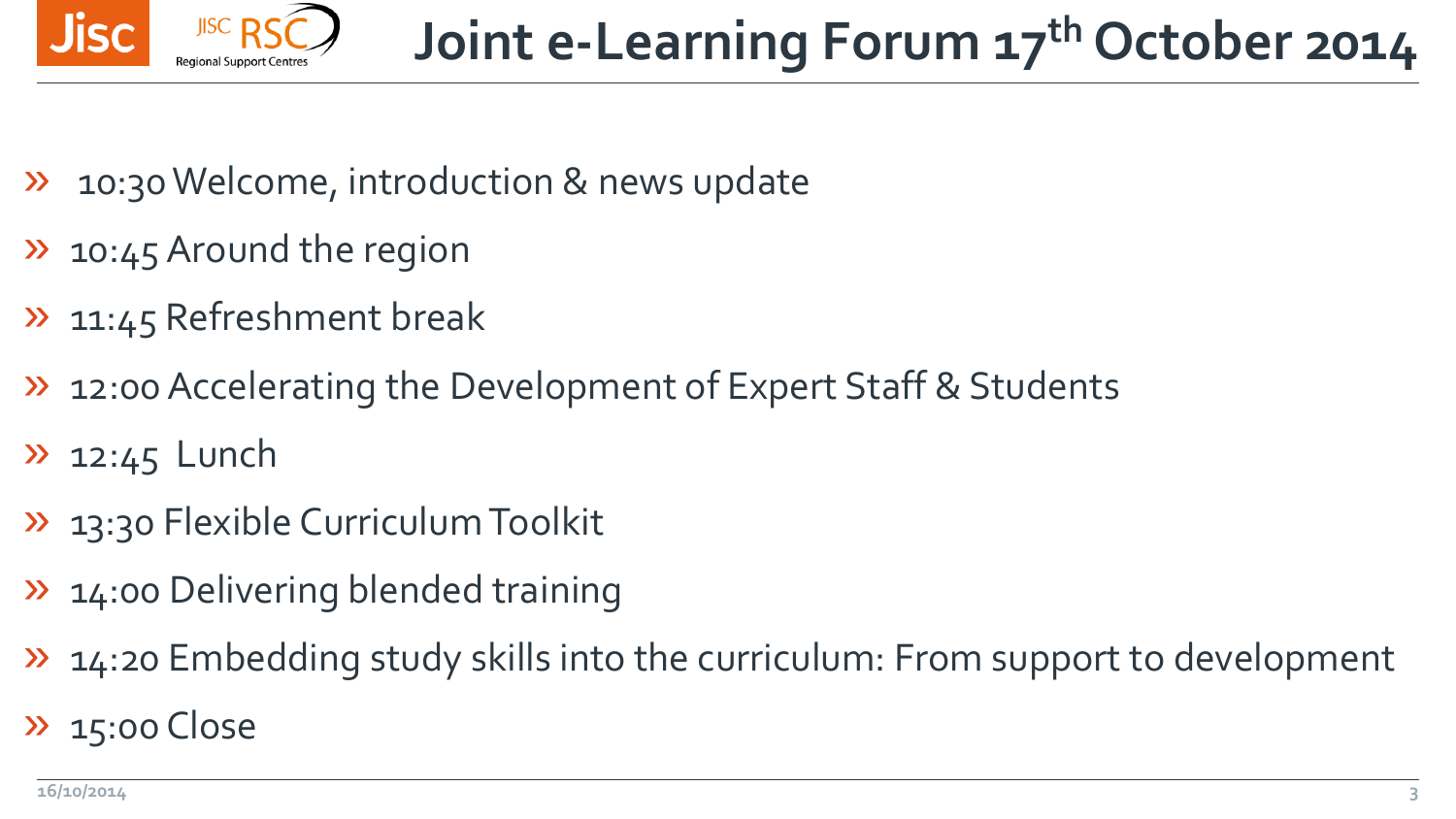

## **What's happening in the Region?**

# »The future of RSCs »The future of the Forum »Forums »Events »News

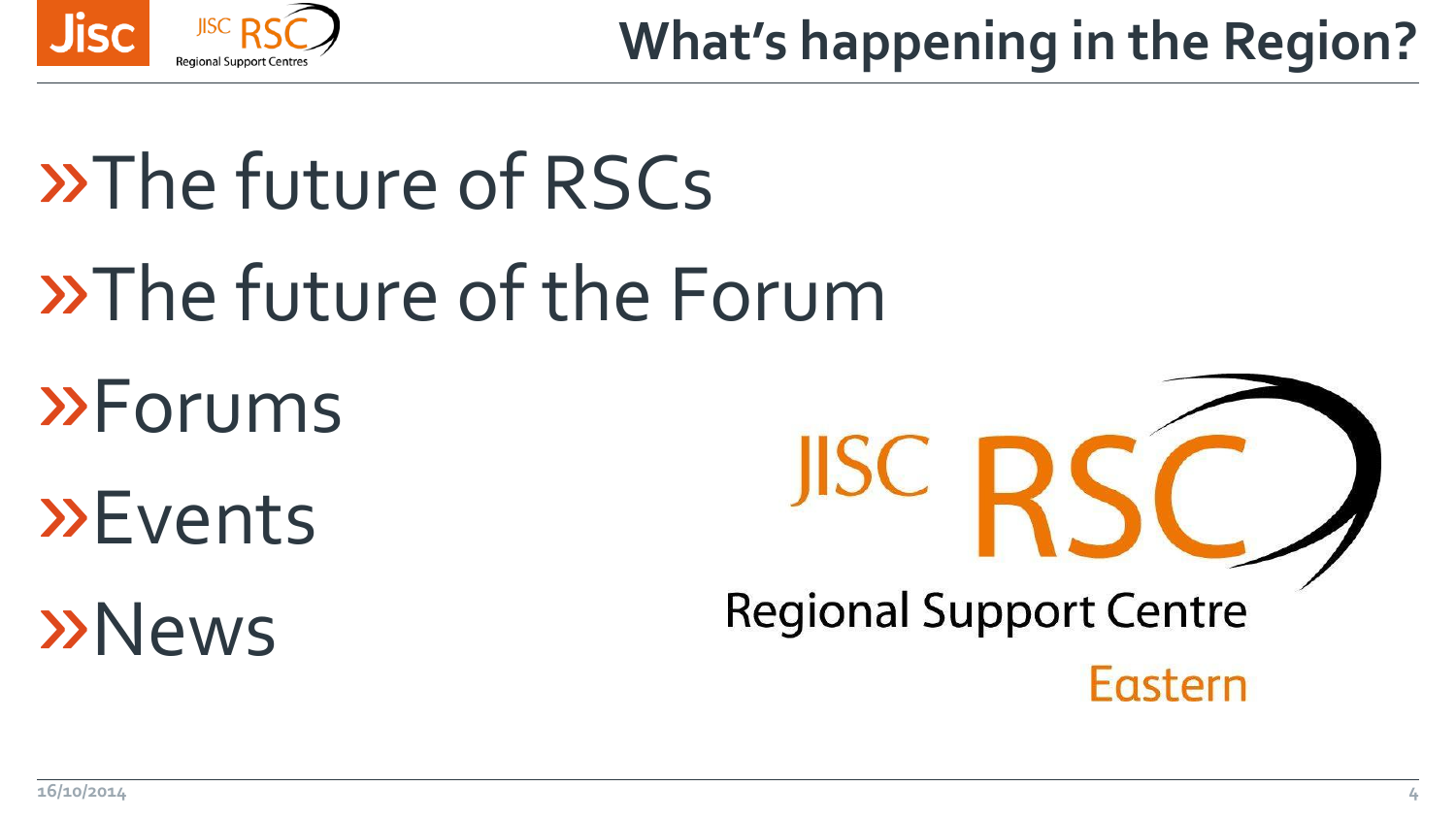

**The Future of RSCs**

#### **Reshaping Jisc's customer services**

**Full information on Jisc Corporate Information [Pages](http://www.jisc.ac.uk/about/corporate/reshaping)**

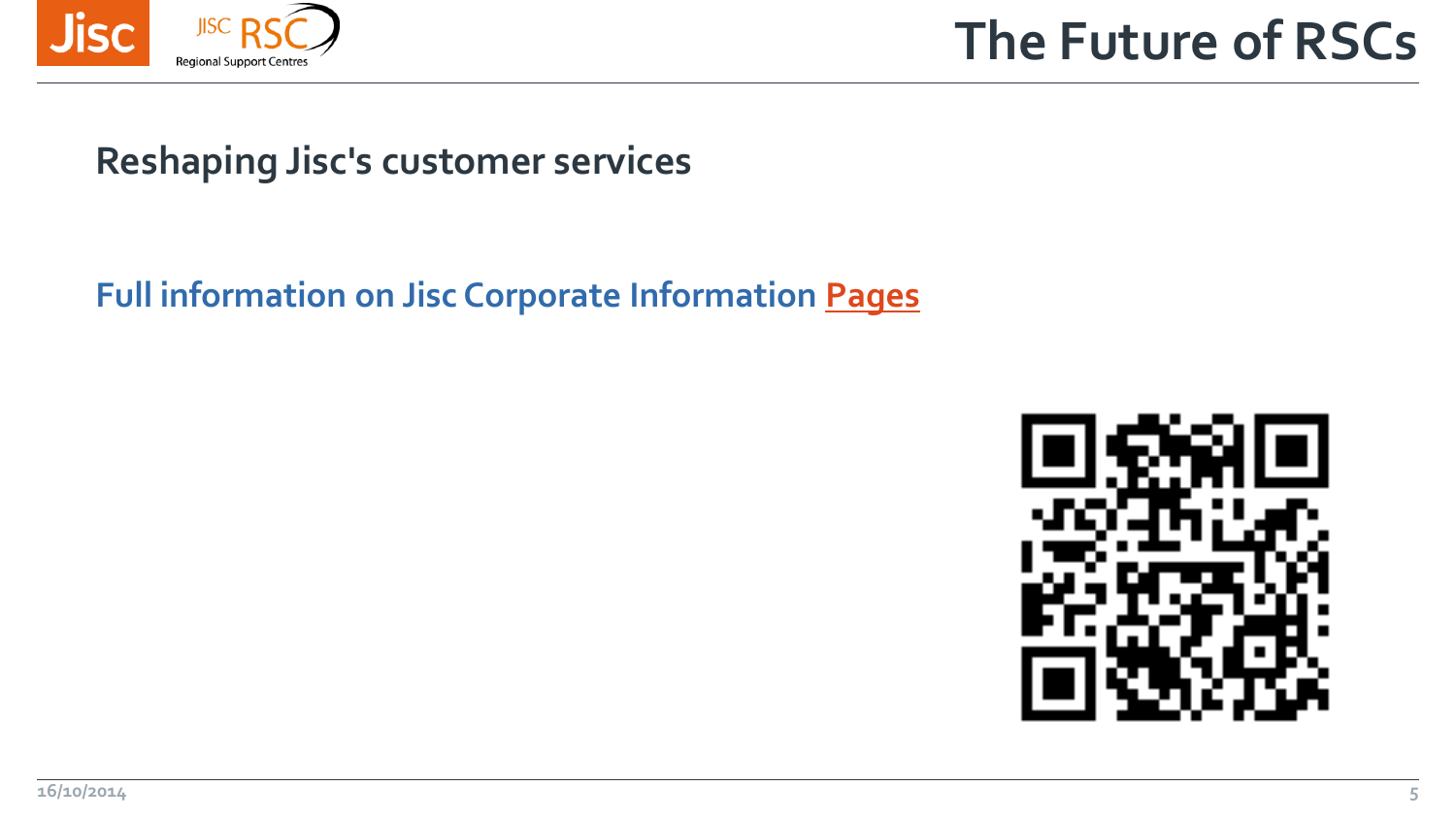

#### **The future of the forum**



### » Linked in.

#### » JiscMail lists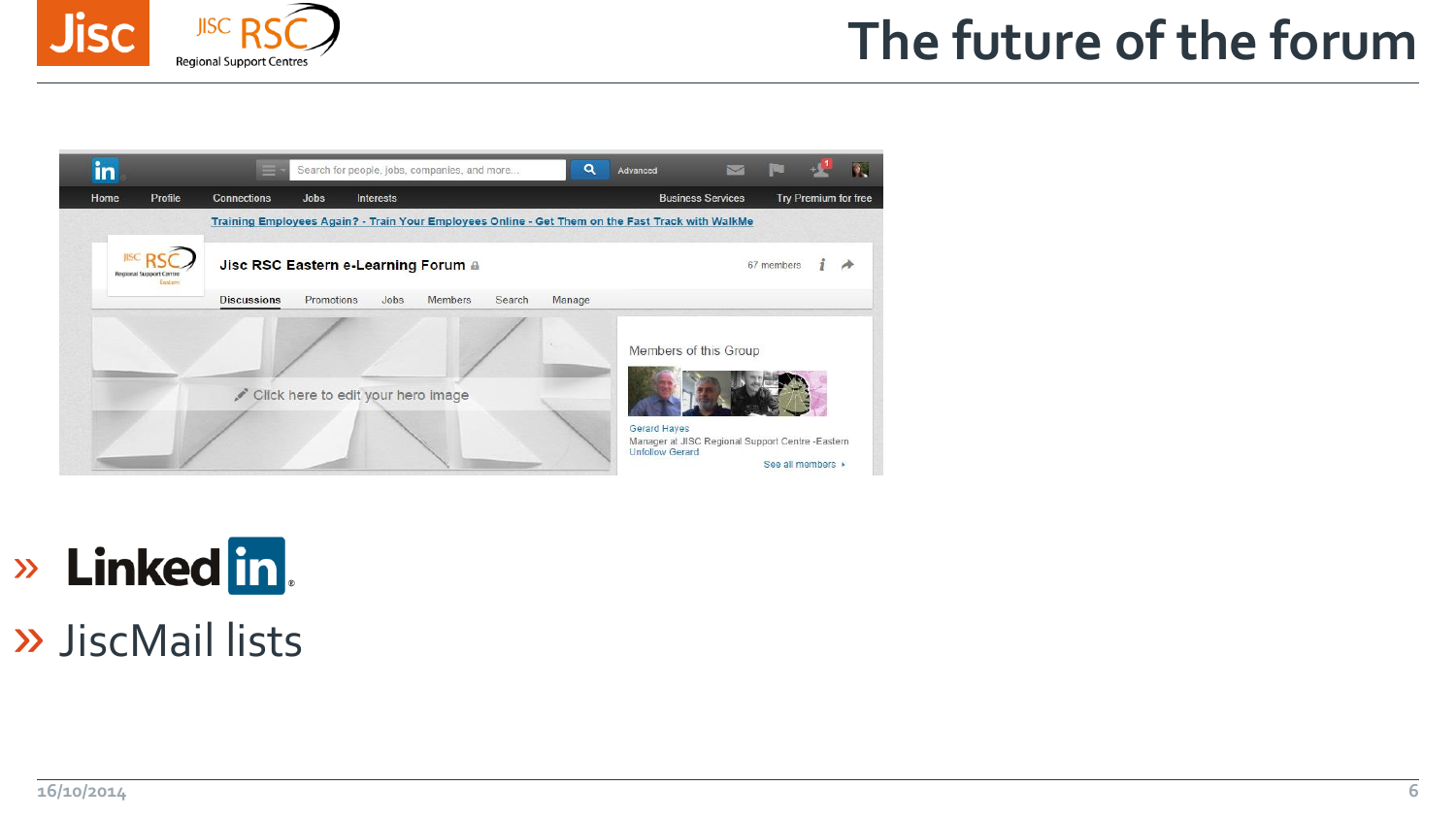

» Technical Managers Forum 05/11/14, The Moller Centre, Cambridge

» VLE Forum 07/11/14, Goldsmith Centre for Business, Letchworth

» Learning Resources Managers Forum 14/11/14, ACER St Ives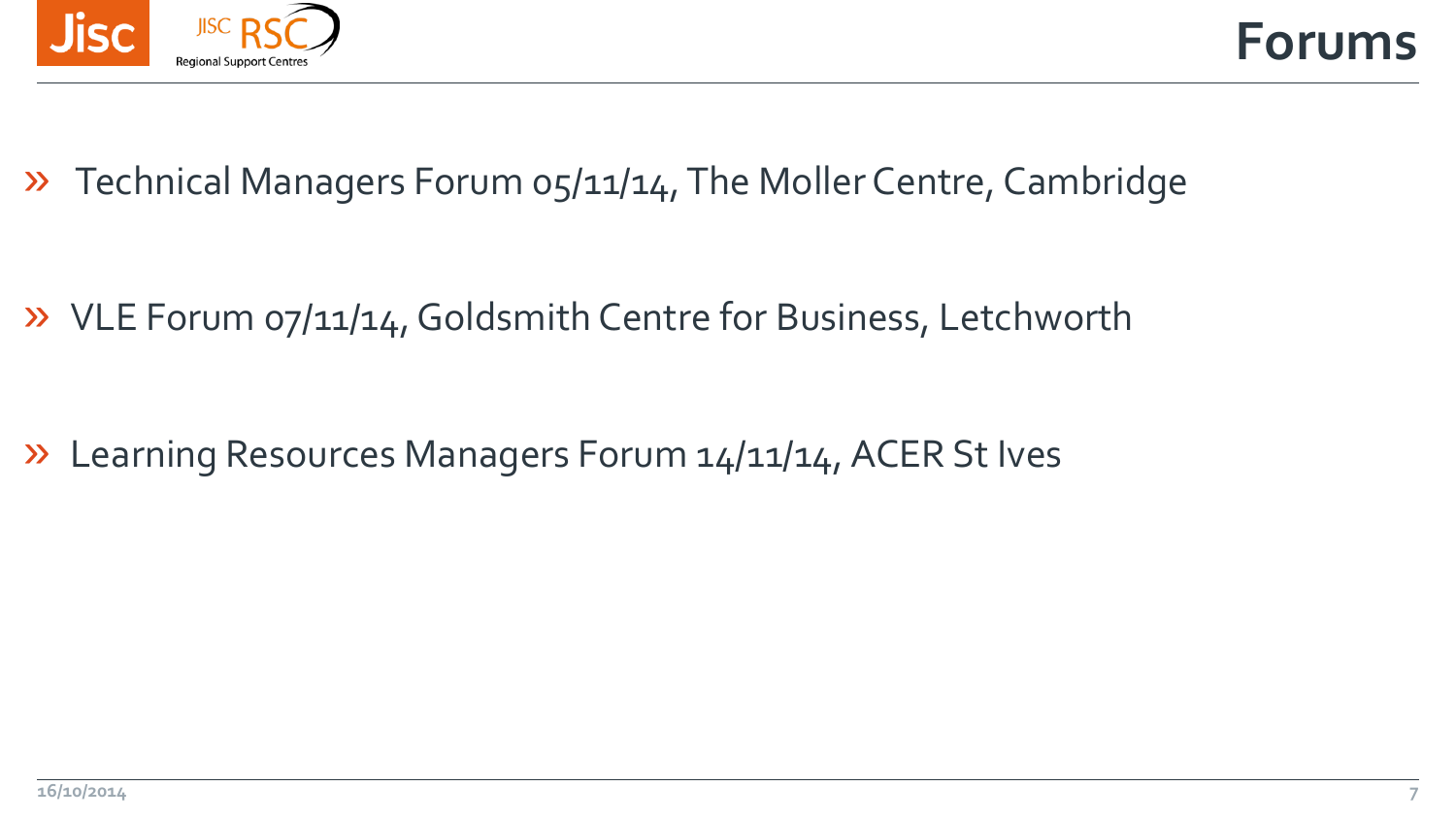

## »**Keeping Learners Safe Online – 5 th November**

This one hour webinar will feature good practice case studies from three further education and specialist colleges that demonstrate how they have improved the safety of learners online. Featuring Peterborough Regional College.

Delegates will have an opportunity to ask questions and share experiences in the Q&A panel session - this will include the case study presenters and representatives from our advisory services.



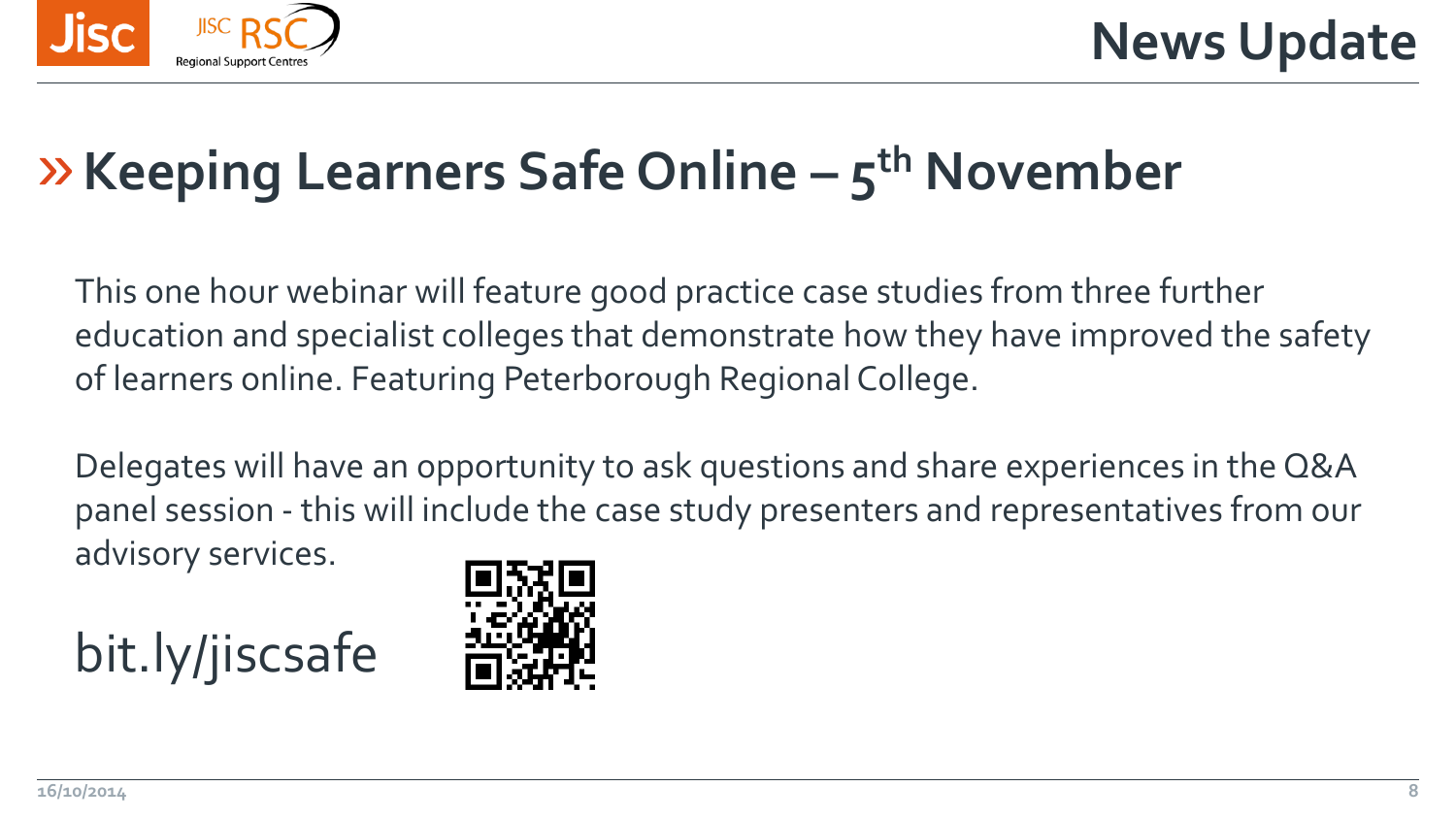#### »**New mobile app to benefit student hairdressers**

Hairdressing students and their lecturers will now be able to access Jisc's pioneering Hairdressing Training videos any time, anywhere through their mobile.

bit.ly/jischairapp





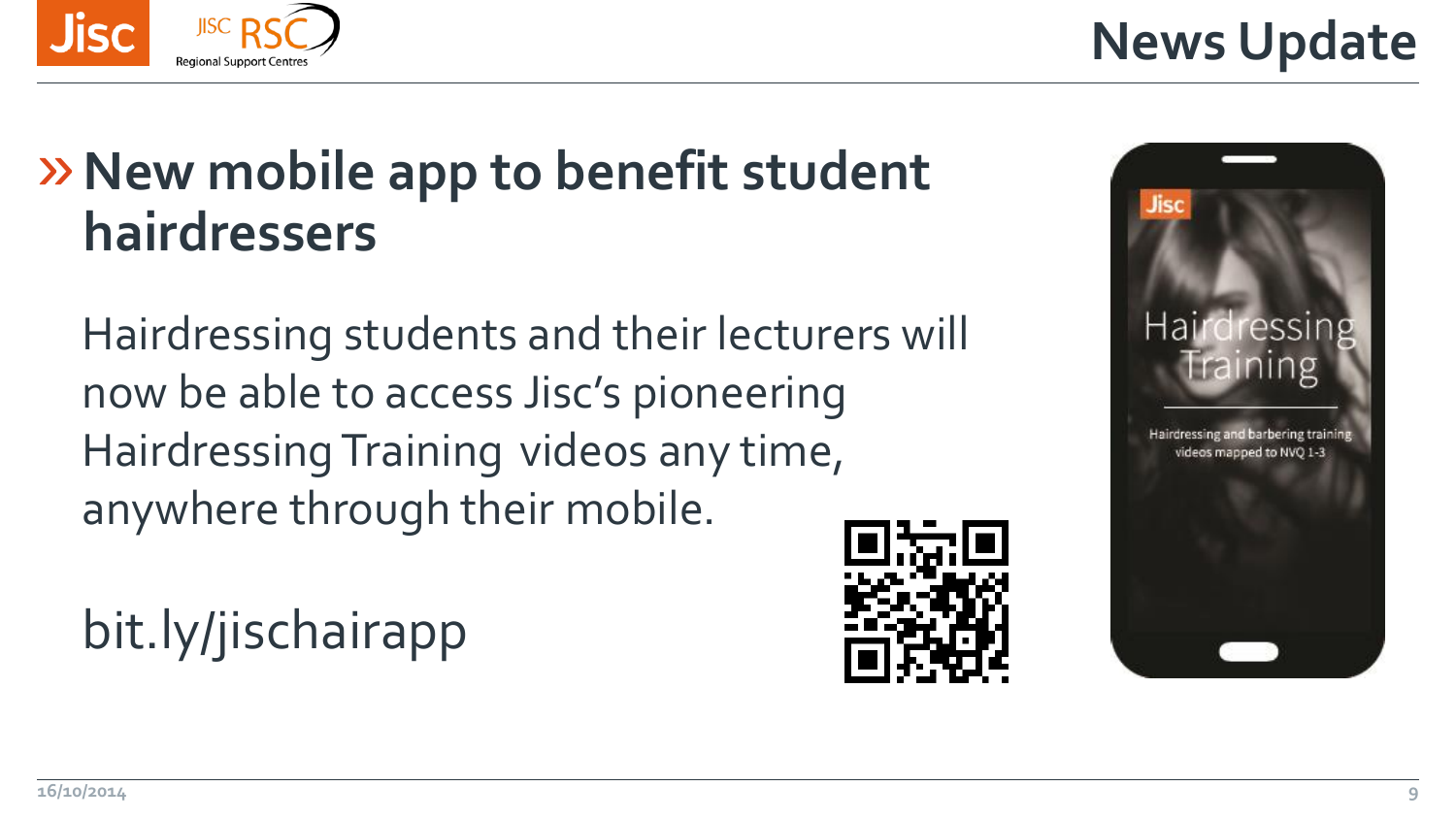

**News Update**

### » **E-Learning Case Studies**

#### **Southend Adult Community College**

The introduction of Moodle has given students access to course materials, induction materials and course resources. The tutors no longer have to carry course portfolios, thus saving time and printing costs. The tutors have improved their ILT skills and confidence through using Moodle and through developing online course materials.



bit.ly/sacccas estudy

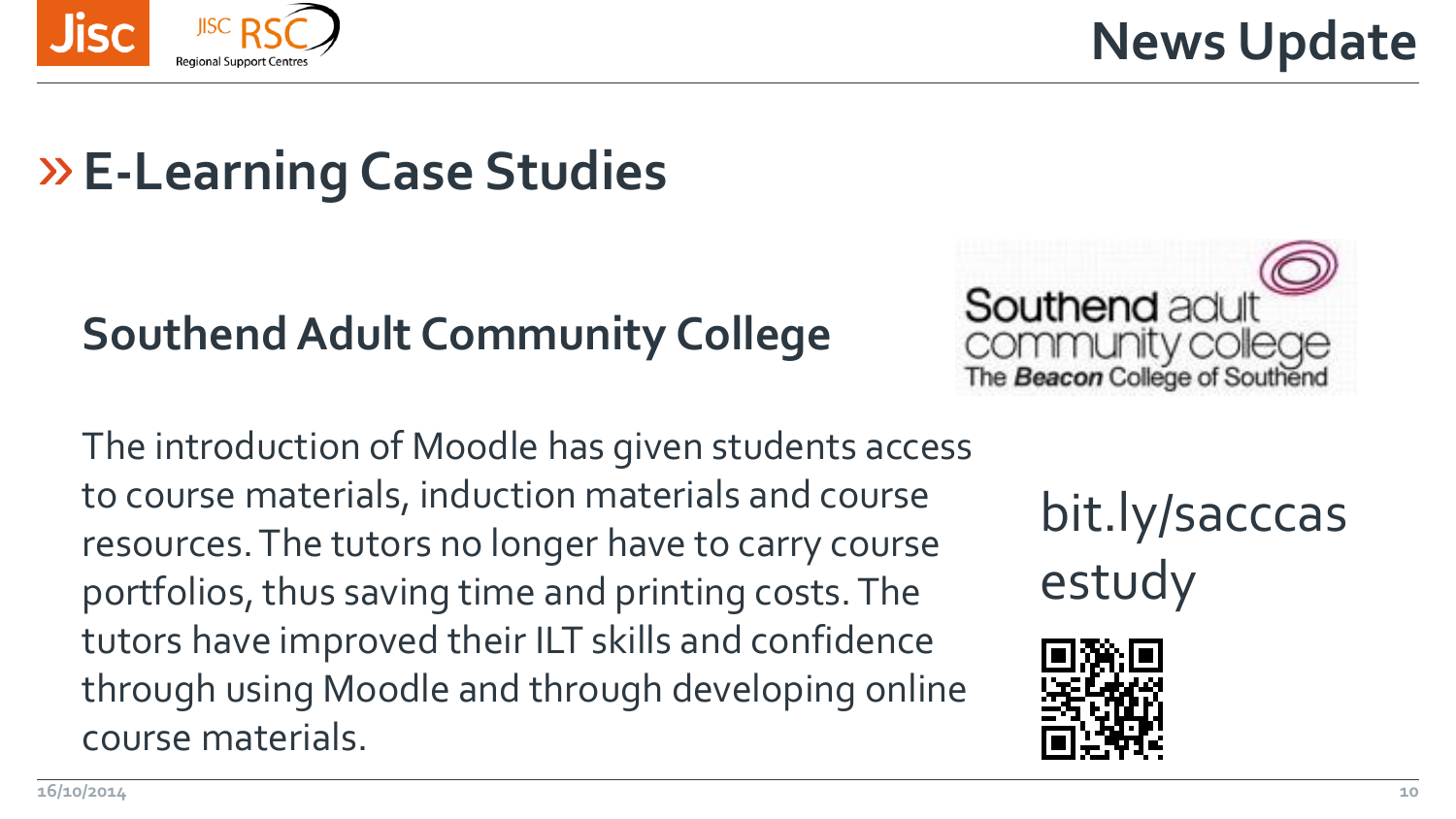

**News Update**

## » **Upcoming e-Learning Case Studies**

**Colchester Institute –** 'Revolutionising staff development with online courses'



**Beds and Herts Provider Network** – 'Technology and e-Learning adventures'

www.jiscrsc.ac.uk/case-studies



Bedfordshire **& Hertfordshire** Provider Network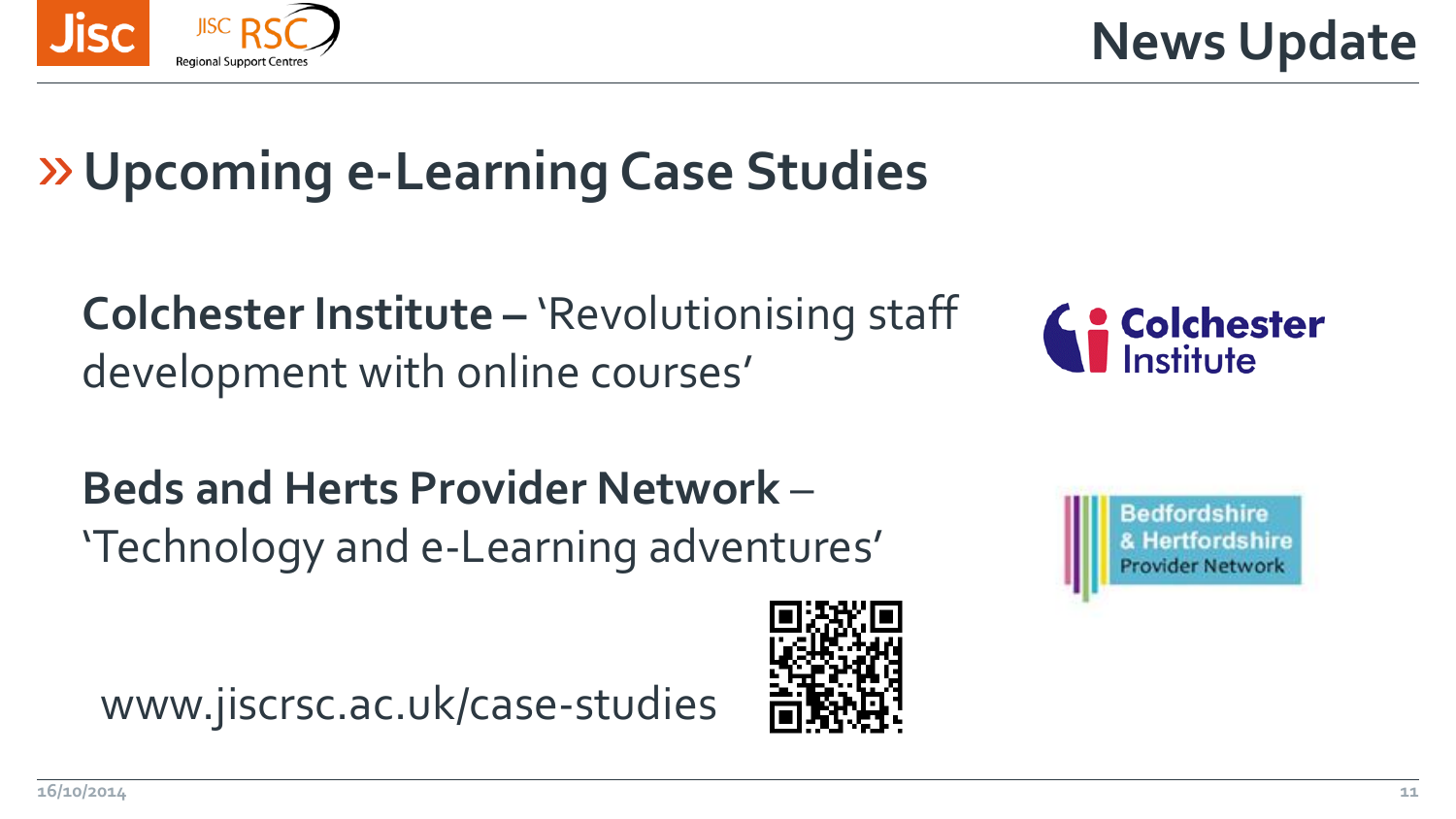**Jisc** 

**Regional Support Centre** 

## » New developments »Innovative practice »Challenges

**Around the region padlet**



http://bit.ly/rsceforum1014



## **Around the region**